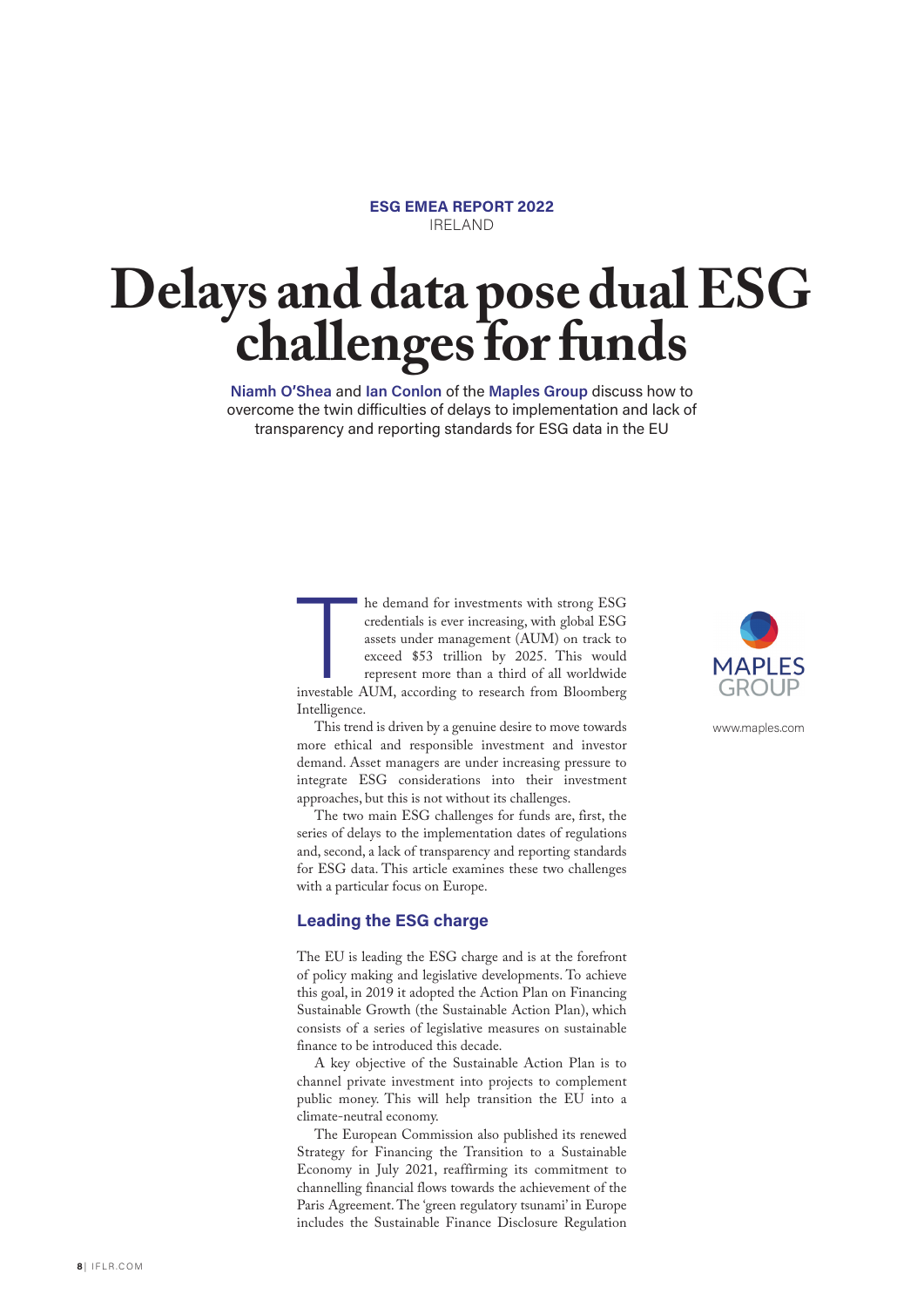**Niamh O'Shea**  Partner Maples Group

Niamh O'Shea is a partner in the Irish funds and investment management team at Maples and Calder, the Maples Group's law firm. She advises clients on the establishment and operation of Irishregulated investment funds and on the legal and regulatory developments that impact such investment funds. She has expertise in UCITS regulation, in particular alternative UCITS and ETFs.

Niamh also has significant experience in advising asset managers on implementation of and compliance with the EU's SFDR and the Taxonomy Regulation. IFLR1000 rank Niamh as a 'Rising Star Partner' and she was also recognised as a 'Rising Star' at the Euromoney European Women in Business Law Awards 2020.

(SFDR), the Taxonomy Regulation and the Corporate Sustainability Reporting Directive.

Financial market participants (FMPs), including alternative investment fund managers and undertakings for the collective investment in transferable securities management companies, have been required to comply with the SFDR on a level 1 or high-level principles basis since March 10 2021.

While the SFDR contains requirements that apply to all FMPs and products (even those without an express ESG or sustainability focus), it also provides for further disclosures to be made in respect of products that promote environmental and/or social characteristics (Article 8

SFDR products) and those that have sustainable investment as their objective (Article 9 SFDR products).

The Taxonomy Regulation amends the disclosure requirements in place under the SFDR and the Non-Financial Reporting Directive (NFRD). The Taxonomy Regulation has applied on a level 1 or highlevel principles basis since January 1 2022 and requires additional disclosures to those set out in the SFDR.

The disclosures cover how and to what extent the investments underlying the financial product are in economic activities that qualify as environmentally sustainable under the Taxonomy Regulation. Where the product does not meet environmentally sustainable criteria, this must also be disclosed. Under the Taxonomy Regulation, an economic activity qualifies as environmentally sustainable where it:

- Contributes substantially to one or more of the six environmental objectives, being (i) climate change mitigation; (ii) climate change adaptation; (iii) the sustainable use and protection of water and marine resources; (iv) the transition to a circular economy; (v) pollution prevention and control; and (vi) the protection and restoration of biodiversity and<br>ecosystems (the environmental ecosystems (the environmental objectives);
- Does not significantly harm any of the other environmental objectives;
- Is carried out in compliance with minimum safeguards; and
- Complies with the technical screening criteria established by the European Commission.

Certain requirements of the Taxonomy Regulation will apply on a staggered basis depending on the environmental objective of the relevant financial product. The requirements in relation to climate change mitigation and climate change adaptation apply from January 1 2022, while the requirements for the other four environmental objectives will apply from January 1 2023.

Under Article 8(1) of the Taxonomy Regulation, large undertakings that are required to publish non-financial information pursuant to the NFRD are required to disclose information to the public on how and to what extent their activities are associated with environmentally sustainable economic activities.

These NFDR disclosures now apply to large public interest entities with more than 500 employees. However the proposed Corporate Sustainability Reporting Directive (CSRD) intends to widen the scope of entities to which these disclosure obligations apply and aims to address perceived gaps in the operation of the NFRD.

The CSRD will amend the existing reporting requirements of the NFRD and seeks to increase transparency on corporate performance in terms of sustainability. The scope of reporting entities and the content of the reports has expanded. If implemented in the form proposed, the CSRD will increase the scope of NFRD (including Article 8 of the Taxonomy Regulation) to include all large companies and all

**Ian Conlon** Partner Maples Group T: +353 1 619 2714

E: ian.conlon@maples.com

Ian Conlon is a partner in the Irish funds and investment management team at Maples and Calder, the Maples Group's law firm. He has extensive experience in the establishment, operation and regulation of both UCITS and AIFMD funds, with a focus on alternatives, including hedge funds, investment limited partnership vehicles (ILPs), private equity and private debt, credit funds, loan origination and real asset structures. Ian also advises asset managers looking to establish Irish authorised AIFMs, UCITS and MiFID management companies.

Ian is recognised as a leading lawyer in the ESG and sustainable investment space. He is a member of Maples' global ESG advisory group and advises asset managers and financial market participants on the implementation of and compliance with SFDR and the Taxonomy Regulation.

T: +353 1 619 2722 E: niamh.oshea@maples.com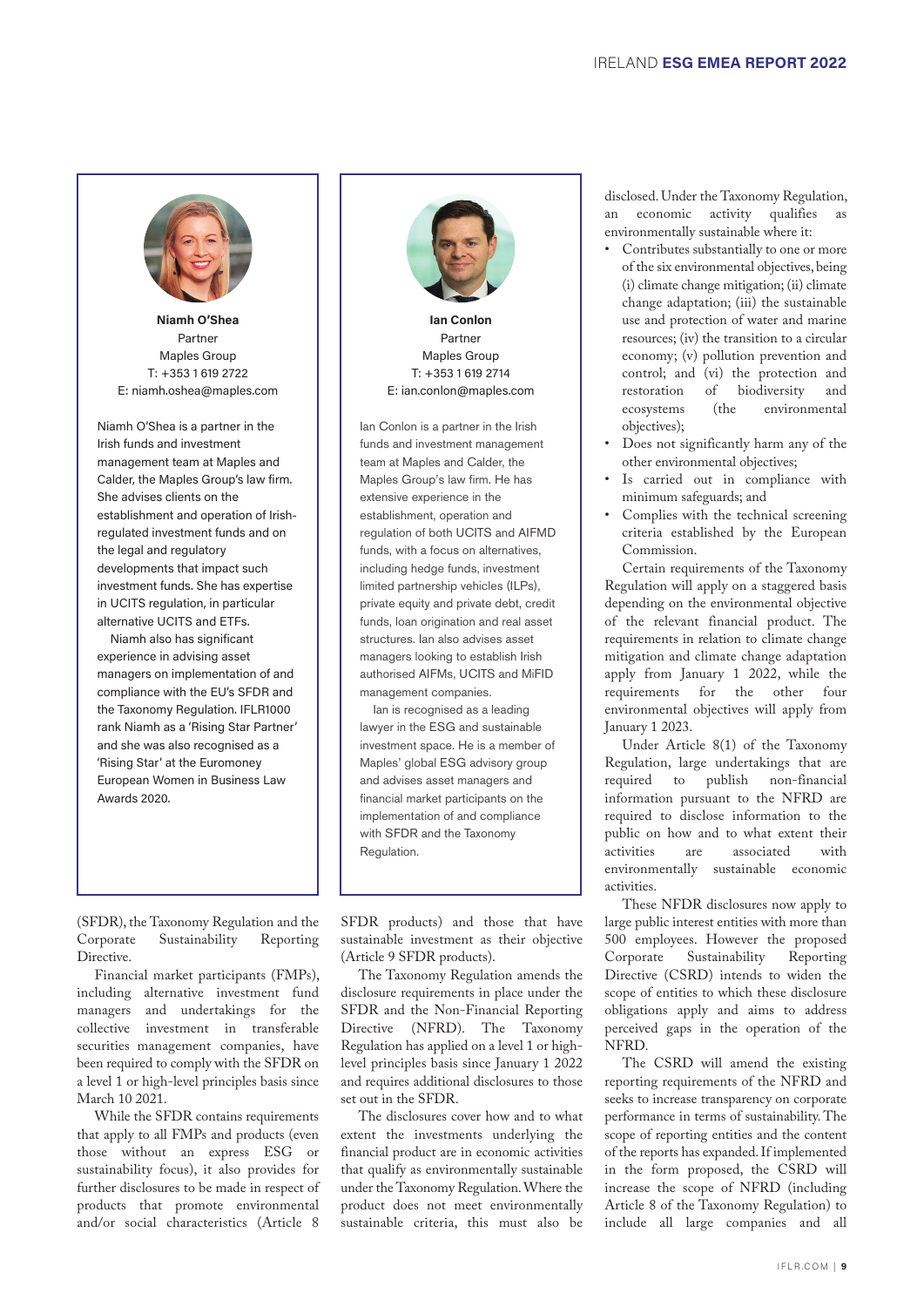*"The hope is that the call for data providers to be more transparent about their methodologies and business models could presage the creation of regulatory frameworks in the EU and elsewhere"*

companies listed on EU regulated markets (except listed micro-enterprises) and all large companies meeting two of the following conditions:

- A balance sheet greater than €20 million;
- A net turnover greater than €40 million;
- An average number of employees greater than 250.

If the European Parliament and the European Council agree the text of CSRD during the first half of 2022, it is anticipated that companies in scope under the CSRD will be expected to comply with a broad range of reporting requirements by January 1 2024 (covering the financial year 2023).

## **Delays to ESG legislation**

One of the main challenges relates to the delay and staggered implementation of ESG legislation. The legislative implementation process for both the SFDR and the Taxonomy Regulation has been significantly disrupted due to the Covid-19 pandemic.

The SFDR and the Taxonomy Regulation provide for the development of regulatory technical standards (RTS) to specify the disclosure requirements in detail.

The RTS set out the granular specifications for the content, methodology and presentation of certain disclosures outlined in the SFDR and the Taxonomy Regulation, including the entity level principal adverse impacts as well as the content and presentation of financial product level precontractual, website and periodic reports for Article 8 SFDR Products and Article 9 SFDR Products.

These RTS or level 2 requirements have been repeatedly delayed and will at the time of writing take effect on January 1 2023. This continuing delay has created uncertainty in terms of timing. FMPs are required to continue to comply with the high level and principle-based level 1 requirements and will then need to comply with the more detailed level 2 requirements once the final RTS are implemented.

Confusion regarding SFDR compliance is widespread in the industry and is compounded by the lack of regulatory guidance and differing views on interpretation across the EU. In July 2021, the European Commission published its long-awaited reply to the letter from the European Supervisory Authorities (the

ESAs) seeking clarity on certain priority

issues of the SFDR. explanations and clarifications were welcome, a number of answers did not provide the clarity expected and do not answer all of the outstanding questions. For example, there is still some uncertainty regarding the application of firm-level obligations to non-EU AIFMs. In addition, one of the most surprising developments was the European Commission's response regarding the criteria for an Article 8 classification and the definition of 'promotion'. The answers did not provide any minimum sustainability criteria and merely noted that a firm must do more than simply integrate the consideration of sustainability risks into the decision-making process.

The European Commission included an extremely broad definition of 'promotion' in the context of an Article 8 categorisation. As such, the test as to whether a fund 'promotes' environmental and/or social characteristics is a subjective one, provided that such claims are disclosed in its pre-contractual disclosures. However, this definition should be approached cautiously, as the European